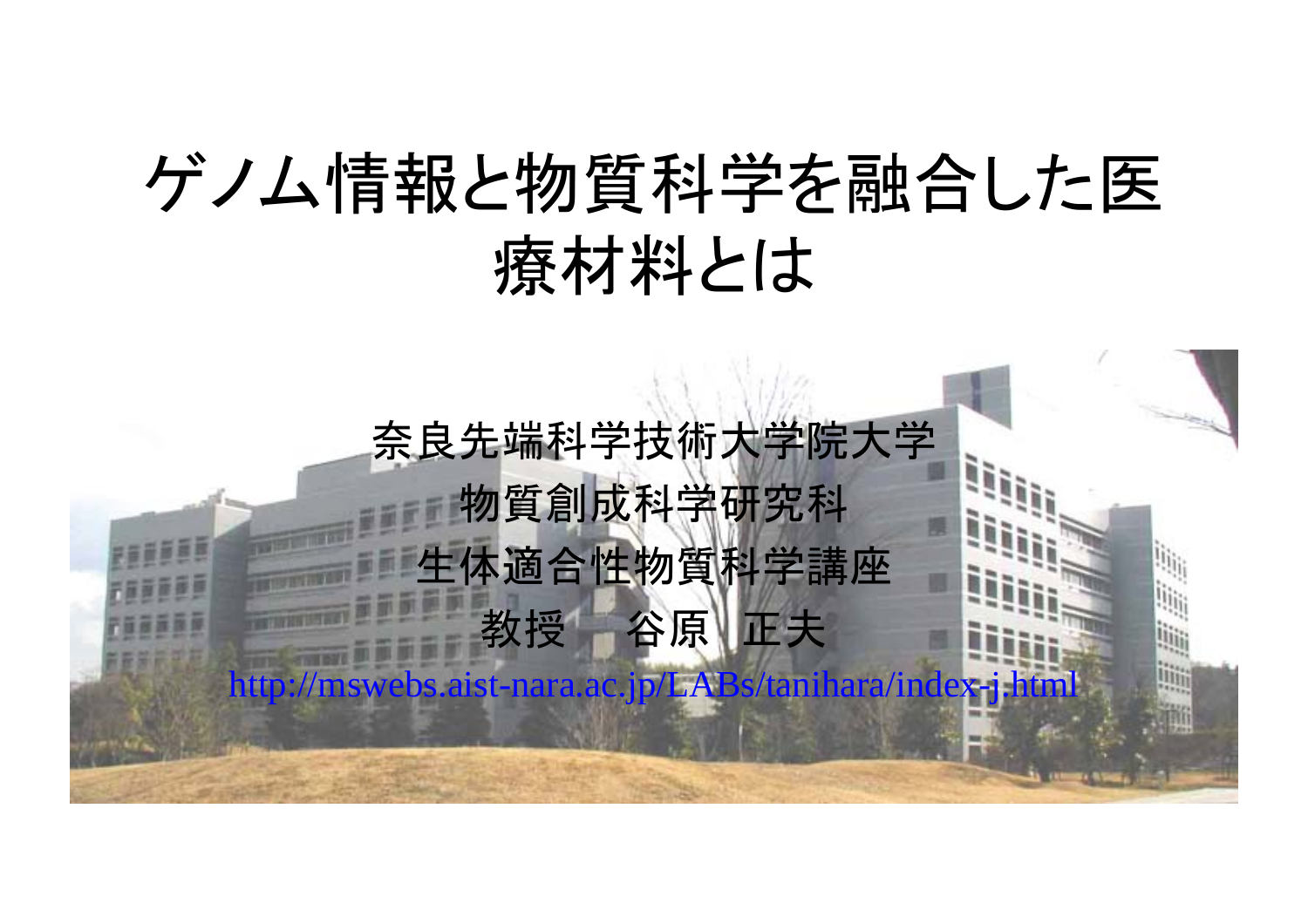ゲノム情報と物質科学の融合

1.ゲノム情報-核酸塩基配列(**eg. ATGCACTTGCT** … ) 2.翻訳-蛋白アミノ酸配列(**eg. Arg-Gly-Asp, or RGD** ) 3.3次元構造-蛋白質相互作用の解析



蛋白質機能部位の推定 合成ペプチドによる解析



新機能性蛋白の創成

○骨形成ペプチド ○感熱性ペプチド・蛋白 ○人工コラーゲン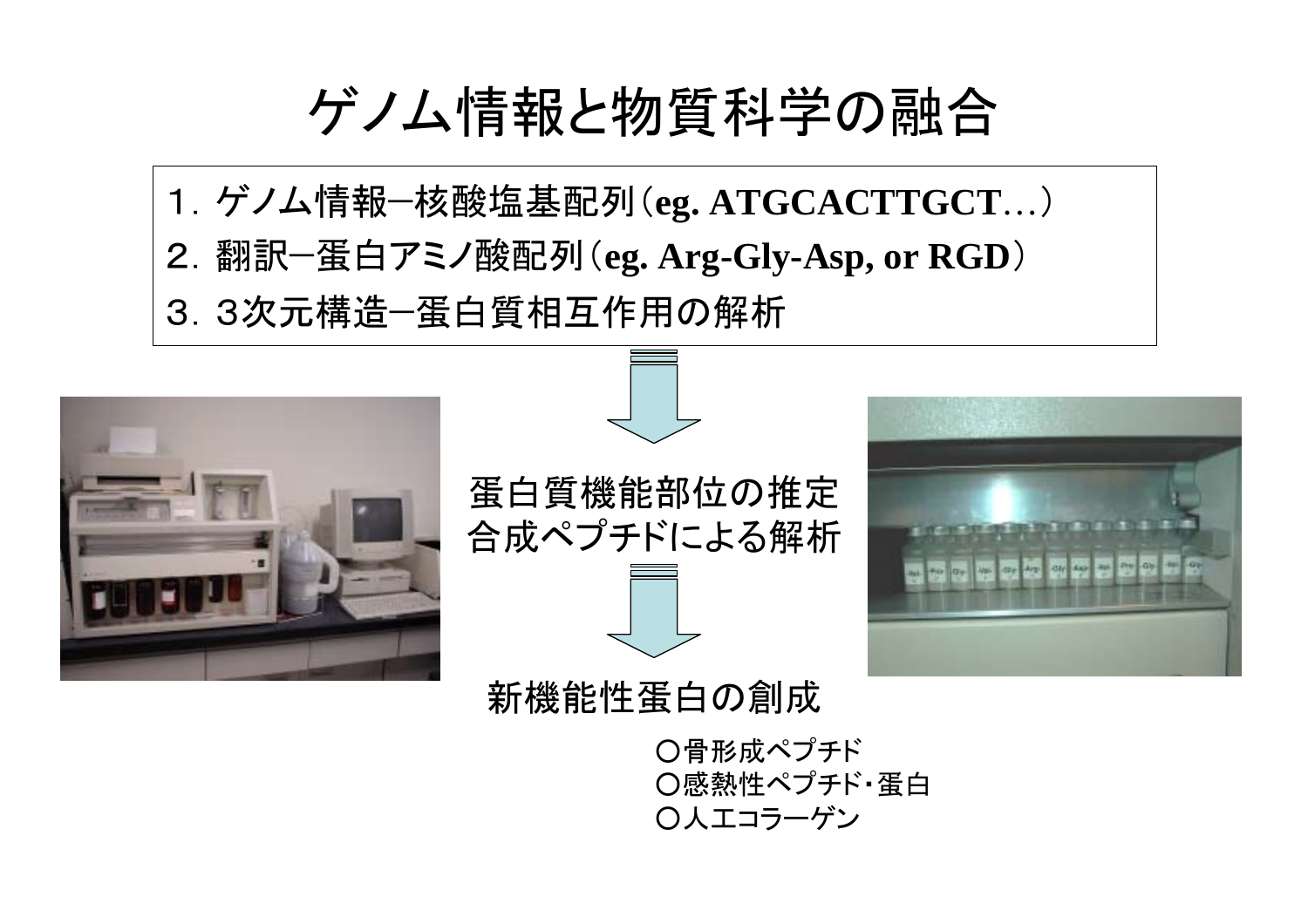#### Crystal structure of the BMP-2 - BMP RIA complex



#### *Nature Structural Biology*, **7**, 492-496 (2000)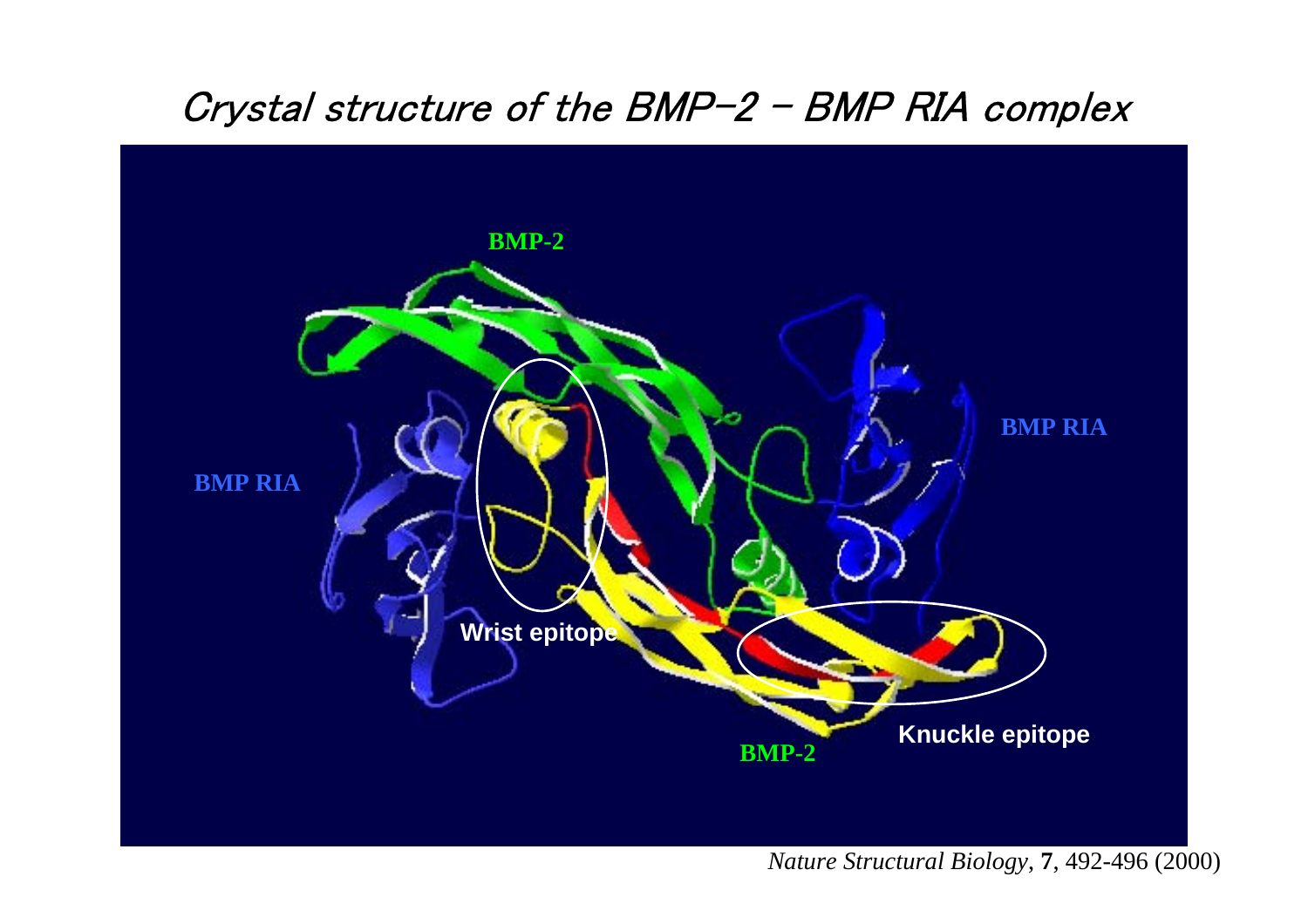## X-ray diffraction patterns of BFP4-alginate AECM

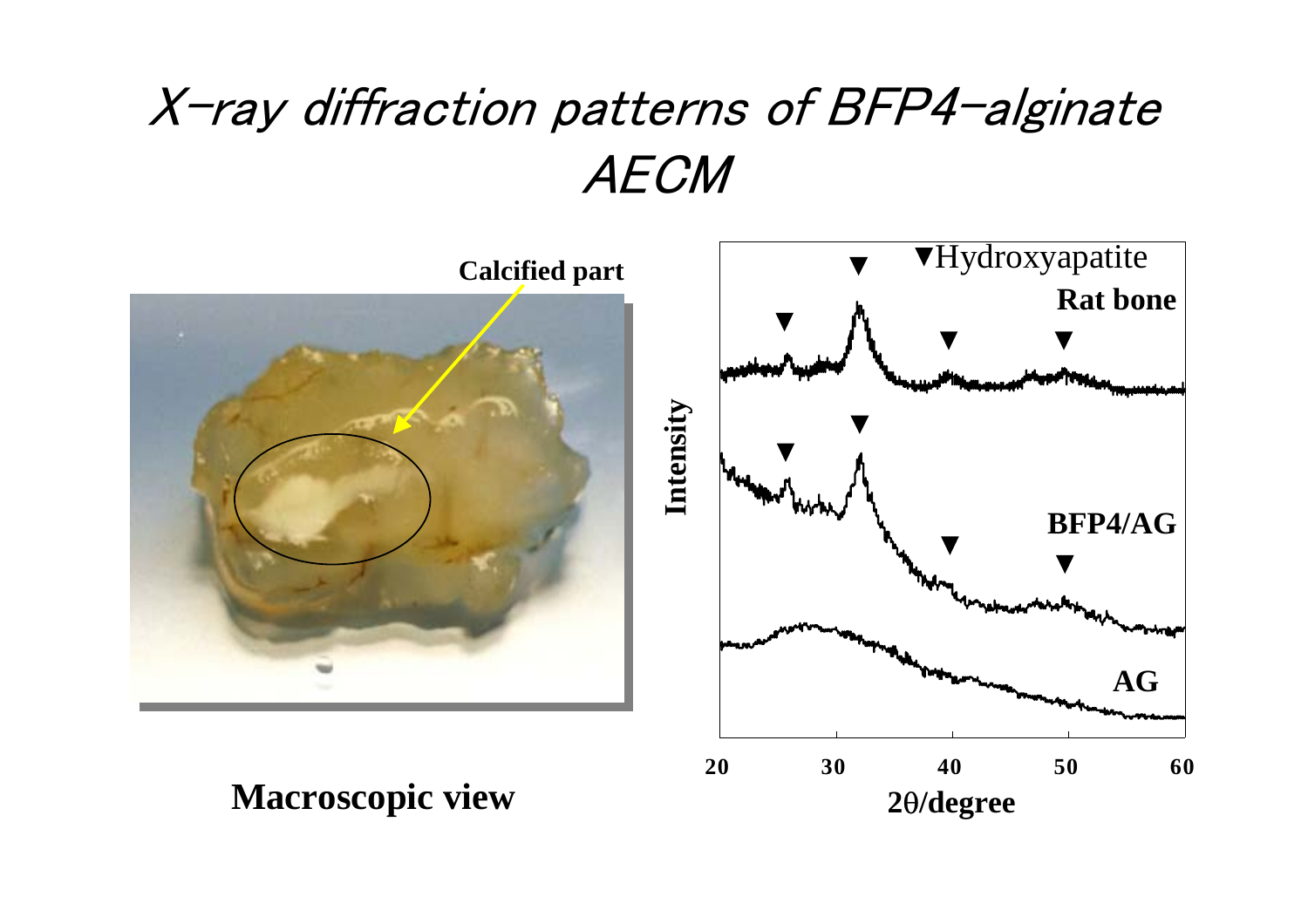#### Repair of bone defect by BFP4-alginate AECM





**BFP4-Alginate AECM Alginate AECM**

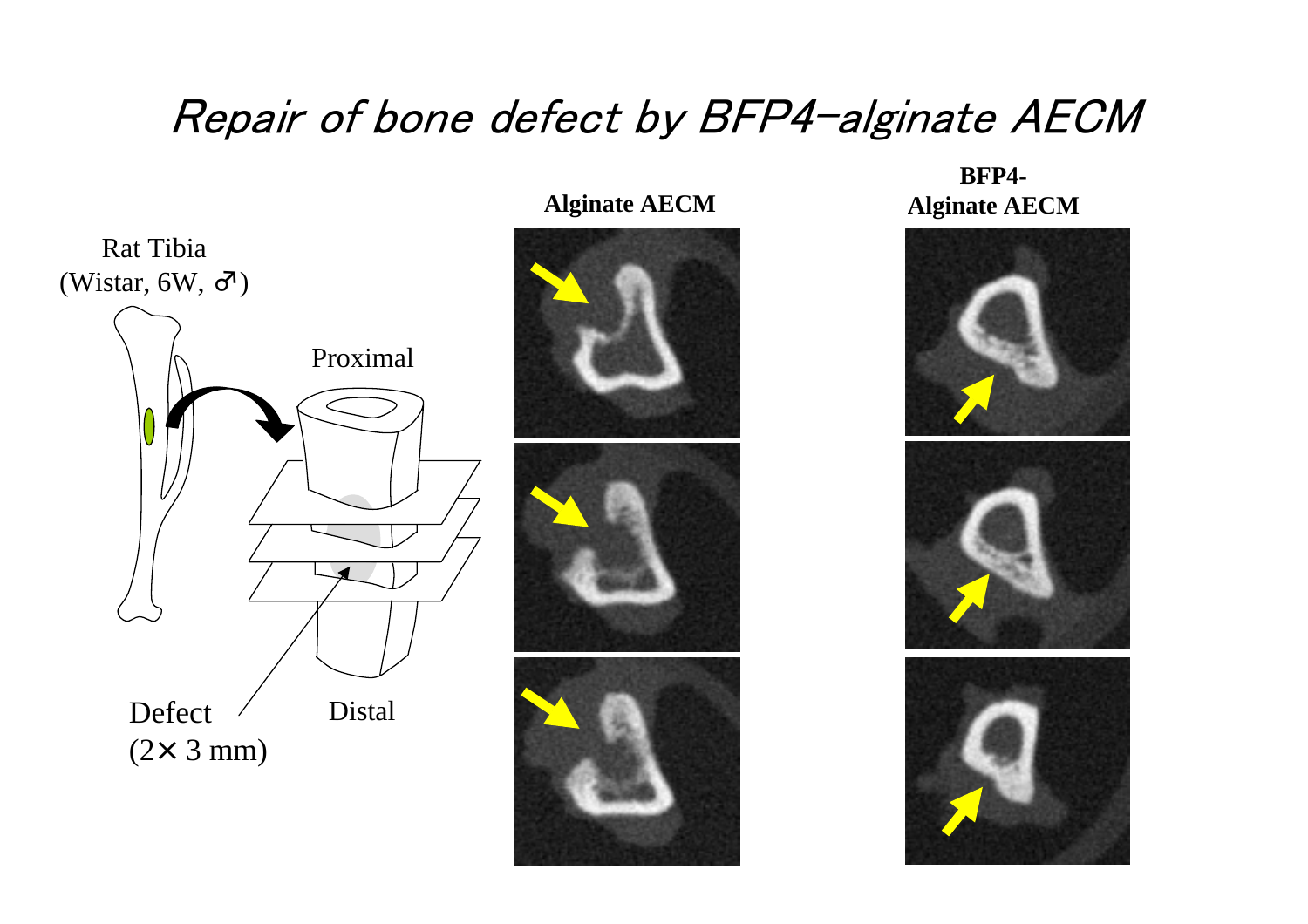#### Temperature-sensitive VPGVG sequence derived from elastin



DW Urry*,Prog Biophys molec Biol*, 5 **7**, 23-57 (1992)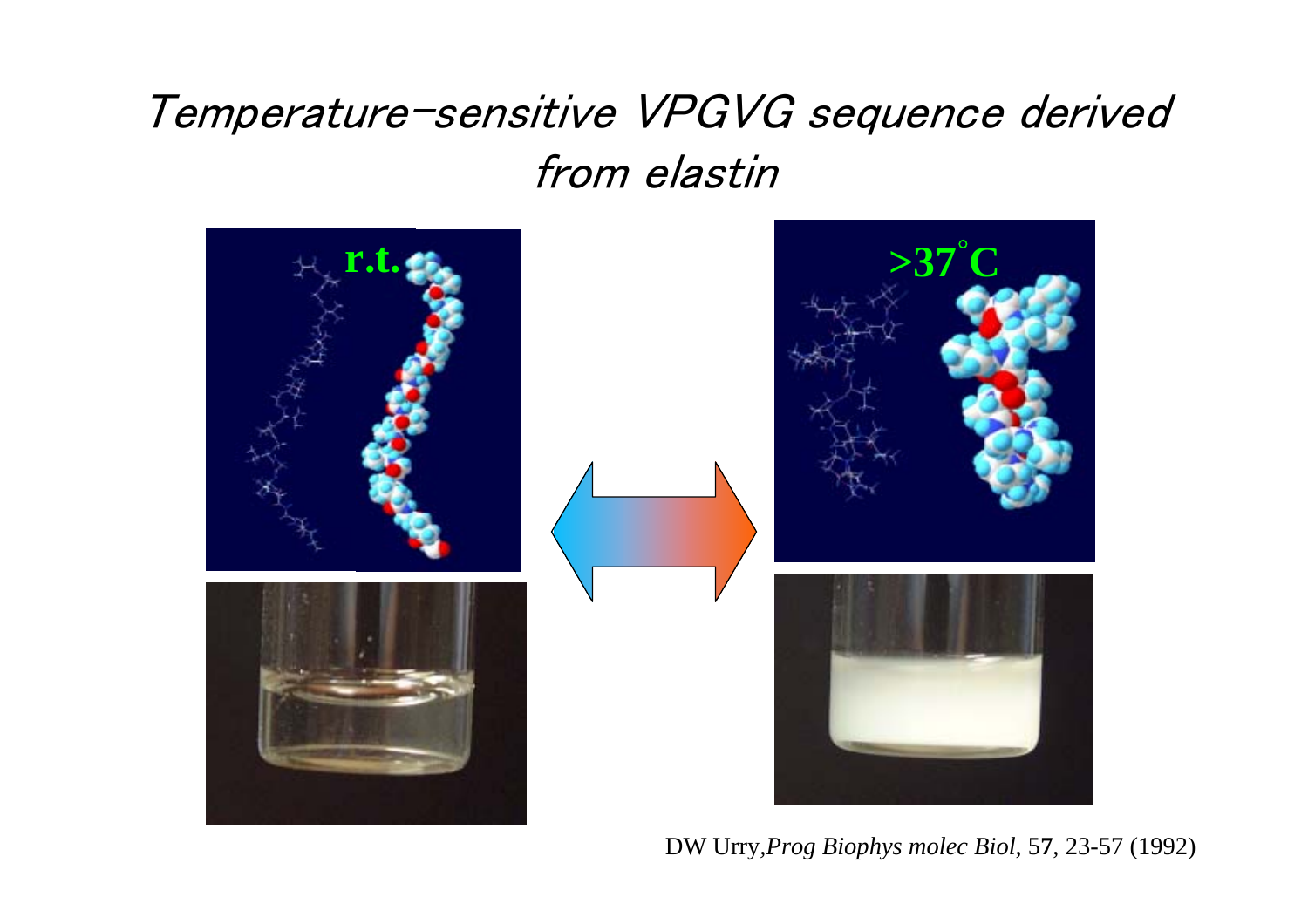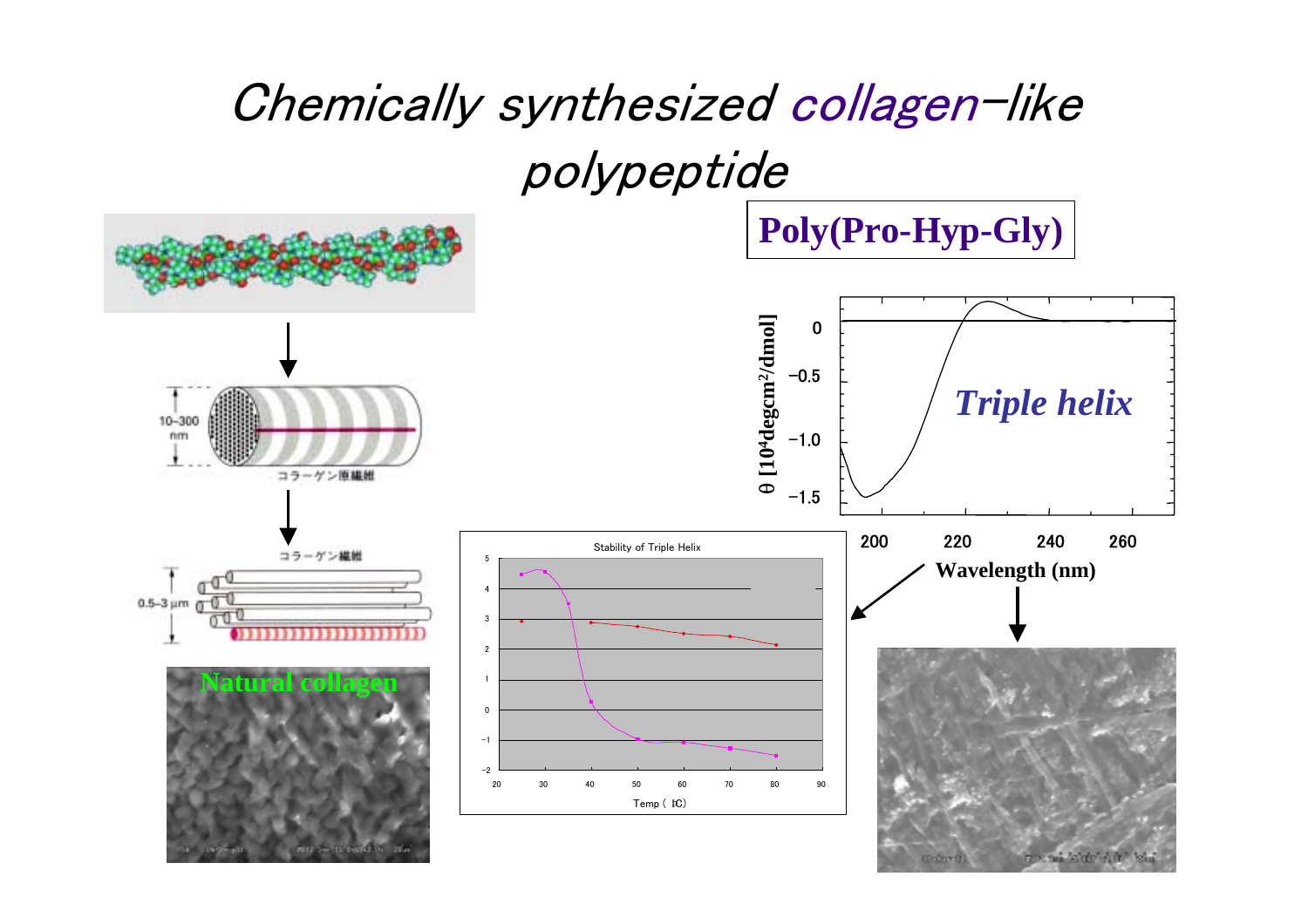### Control of apoptotic balance

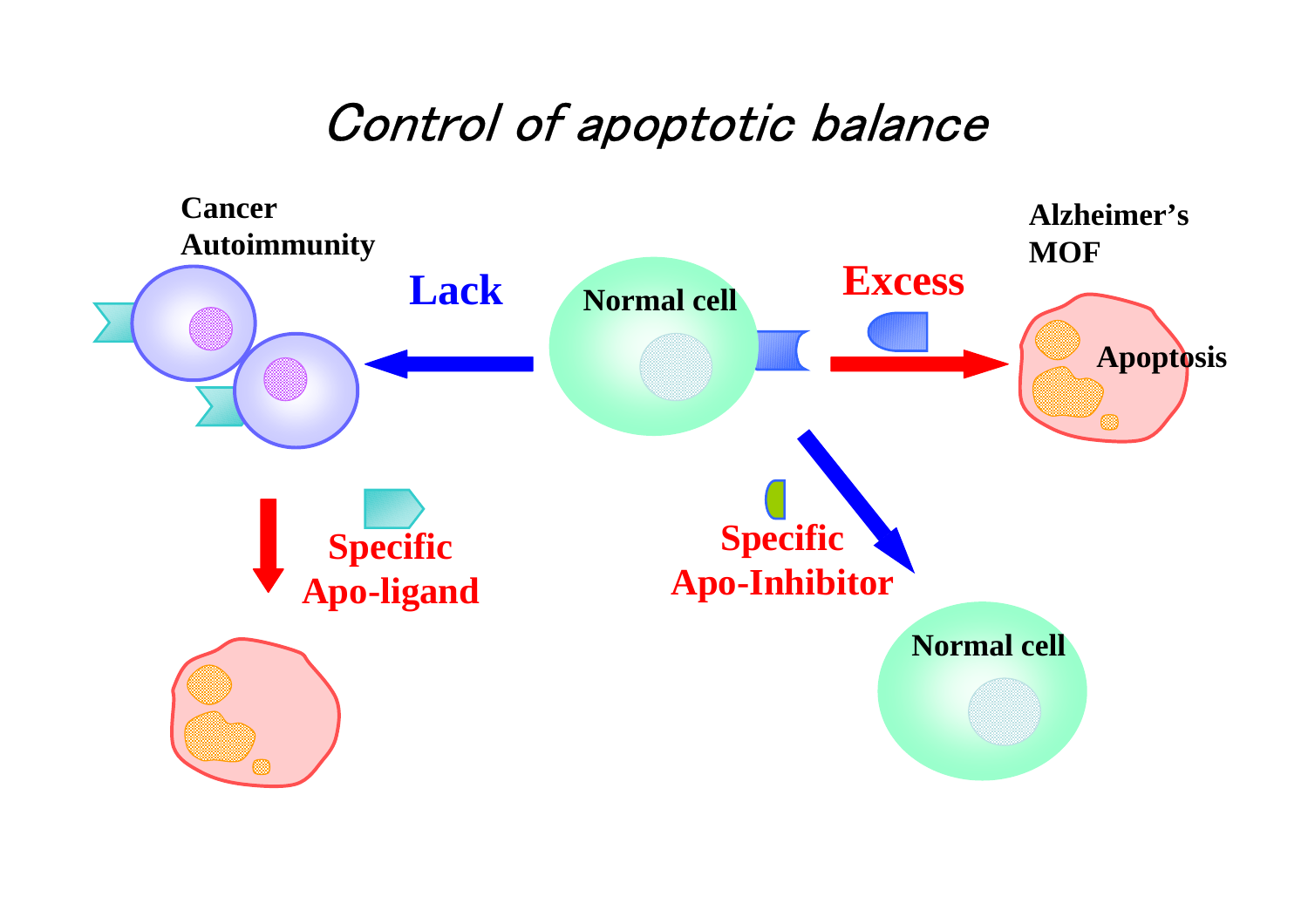#### Appearance of Alginate AECM



#### Water content  $>$  20 g/g-dry





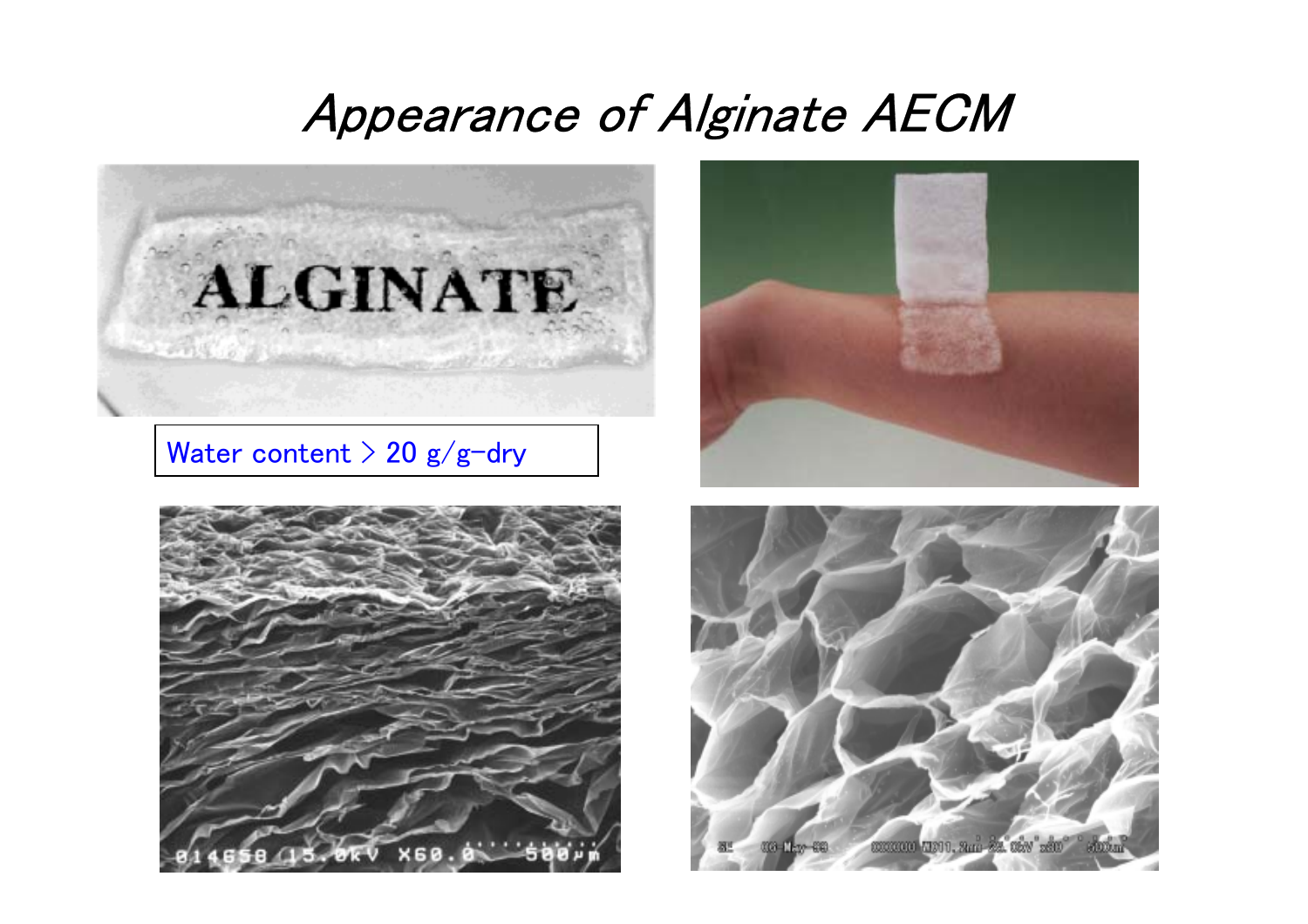## *Porous*  α*-TCP*

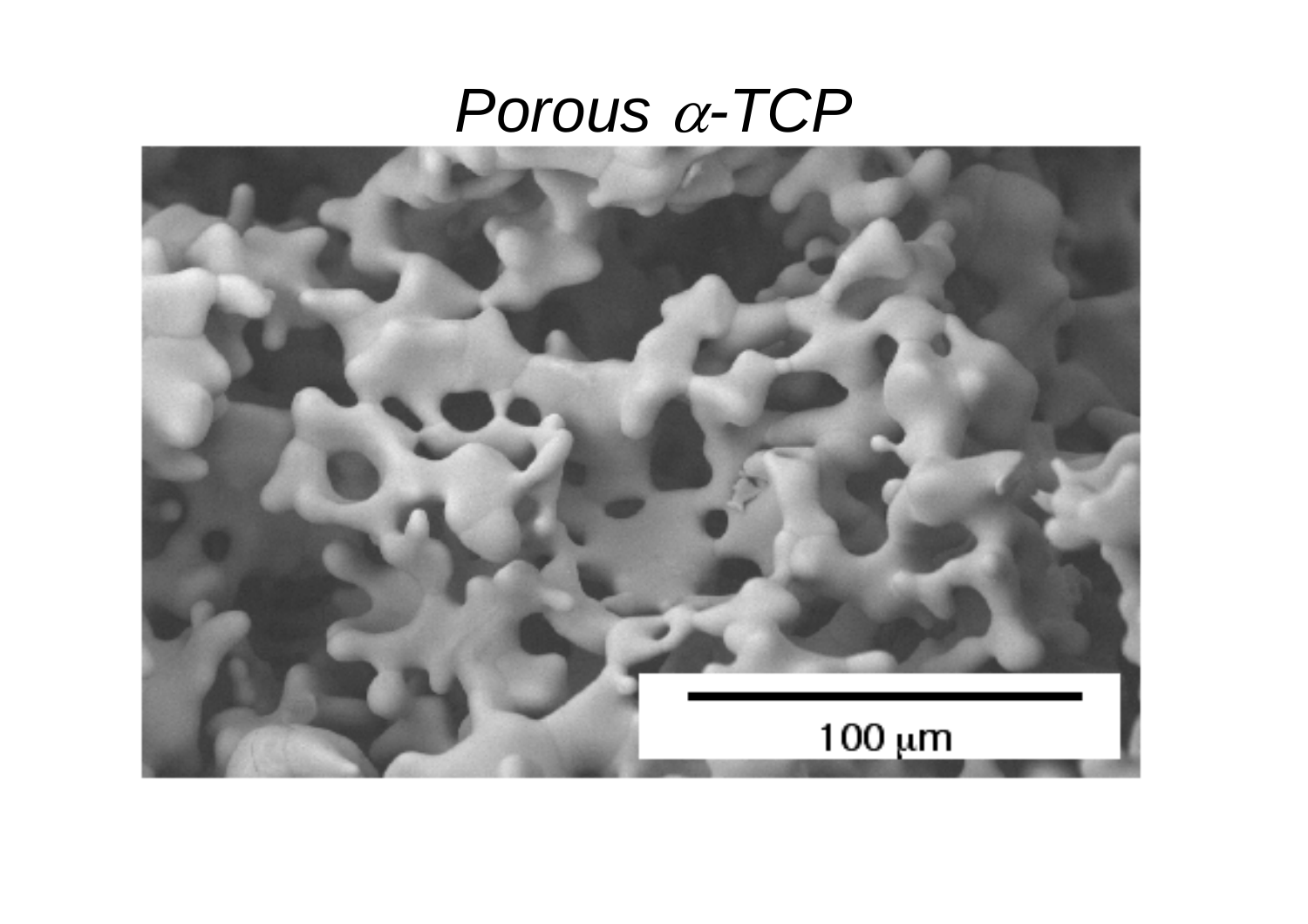#### ゲノム情報と物質科学を融合した医療材料



・

・